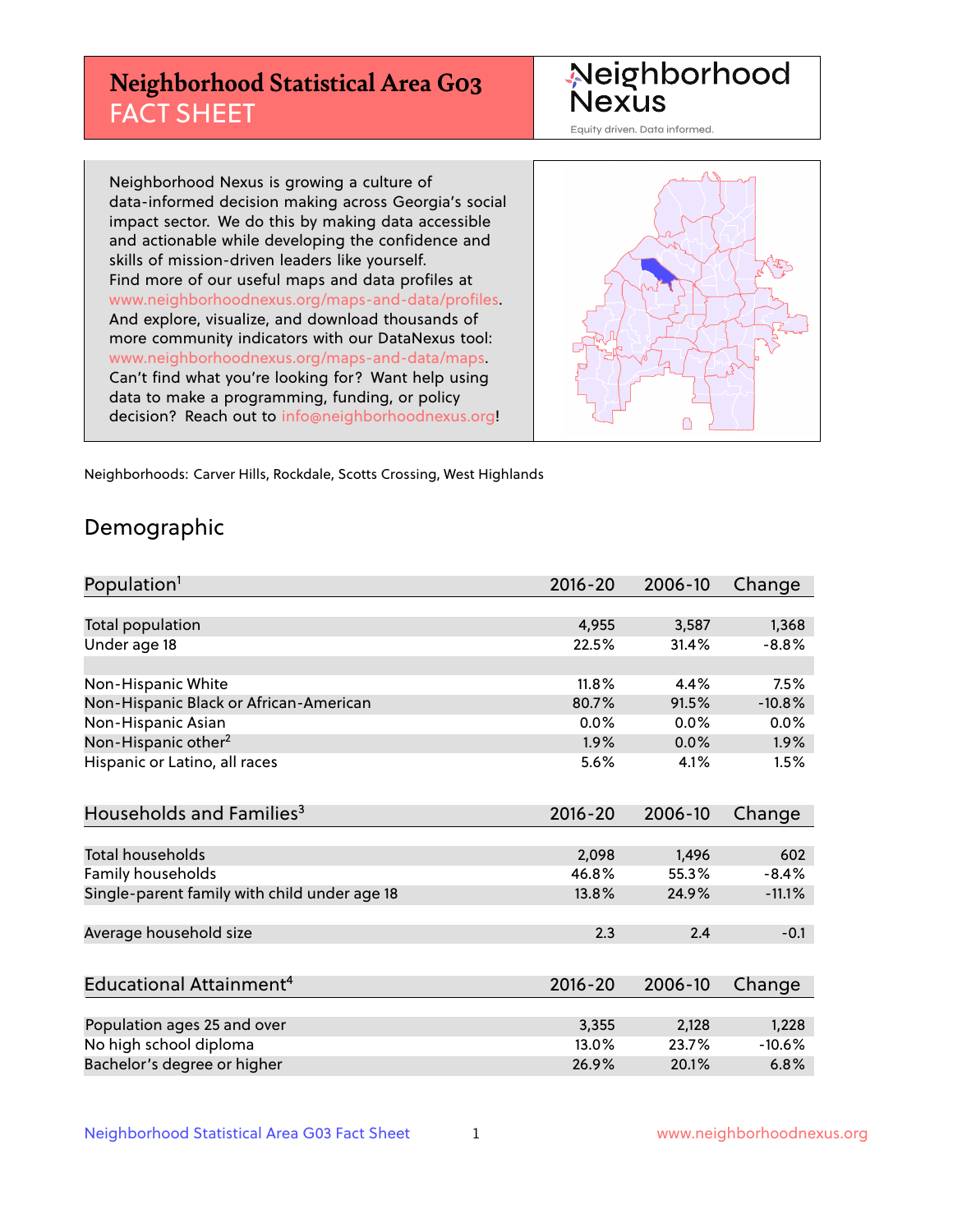# Change Measures, continued...

| Employment <sup>5</sup>                                 | 2016-20     | 2006-10  | Change   |
|---------------------------------------------------------|-------------|----------|----------|
| Total workers residing in Neighborhood Statistical Area | 1,778       | 1,022    | 756      |
| Workers with earnings \$1250/month or less              | 25.5%       | 40.9%    | $-15.4%$ |
| Workers with earnings \$1251/month to \$3333/month      | 38.4%       | 49.2%    | $-10.8%$ |
| Workers with earnings greater than \$3333/month         | 36.1%       | 9.9%     | 26.2%    |
|                                                         |             |          |          |
| Total jobs located in Neighborhood Statistical Area     | 341         | 1,686    | $-1,345$ |
| Jobs with earnings \$1250/month or less                 | 10.6%       | 18.3%    | $-7.7%$  |
| Jobs with earnings \$1251/month to \$3333/month         | 28.2%       | 46.8%    | $-18.6%$ |
| Jobs with earnings greater than \$3333/month            | 61.3%       | 34.9%    | 26.4%    |
|                                                         |             |          |          |
| Jobs/workers ratio                                      | 0.2         | 1.6      | $-1.5$   |
|                                                         |             |          |          |
| Income and Poverty <sup>6</sup>                         | 2016-20     | 2006-10  | Change   |
|                                                         |             |          |          |
| Median household income                                 | \$42,812    | \$16,758 | \$26,054 |
|                                                         |             |          |          |
| Population for whom poverty status is determined        | 4,902       | 3,586    | 1,316    |
| Population below poverty                                | 19.2%       | 44.7%    | $-25.5%$ |
|                                                         |             |          |          |
| Housing <sup>7</sup>                                    | 2016-20     | 2006-10  | Change   |
|                                                         |             |          |          |
| Total housing units                                     | 2,233       | 1,961    | 271      |
| Occupied housing units                                  | 94.0%       | 76.3%    | 17.7%    |
| Vacant housing units                                    | 6.0%        | 23.7%    | $-17.7%$ |
|                                                         |             |          |          |
| Occupied housing units                                  | 2,098       | 1,496    | 602      |
| Owner occupied housing units                            | 31.6%       | 36.8%    | $-5.1%$  |
| Renter occupied housing units                           | 68.4%       | 63.2%    | 5.1%     |
|                                                         |             |          |          |
| Access to a Vehicle <sup>8</sup>                        | $2016 - 20$ | 2006-10  | Change   |
|                                                         |             |          |          |
| Occupied housing units                                  | 2,098       | 1,496    | 602      |
| No vehicle available                                    | 24.8%       | 38.5%    | $-13.7%$ |
|                                                         |             |          |          |
| Crime Rates, per 10,000 Population <sup>9</sup>         | 2017-21     | 2012-16  | Change   |
|                                                         |             |          |          |
| All Part I crimes                                       | 345.9       | 707.4    | $-361.5$ |
| Violent crime                                           | 60.9        | 137.3    | $-76.3$  |
| Murder                                                  | 2.4         | 0.6      | 1.8      |
| Robbery                                                 | 16.1        | 62.8     | $-46.7$  |
| Aggravated assault                                      | 42.4        | 73.9     | $-31.5$  |
| Property crime                                          | 285.0       | 570.1    | $-285.2$ |
| <b>Burglary</b>                                         | 52.1        | 197.6    | $-145.6$ |
| Larceny                                                 | 166.3       | 245.0    | $-78.7$  |
| Vehicle theft                                           | 66.6        | 127.4    | $-60.8$  |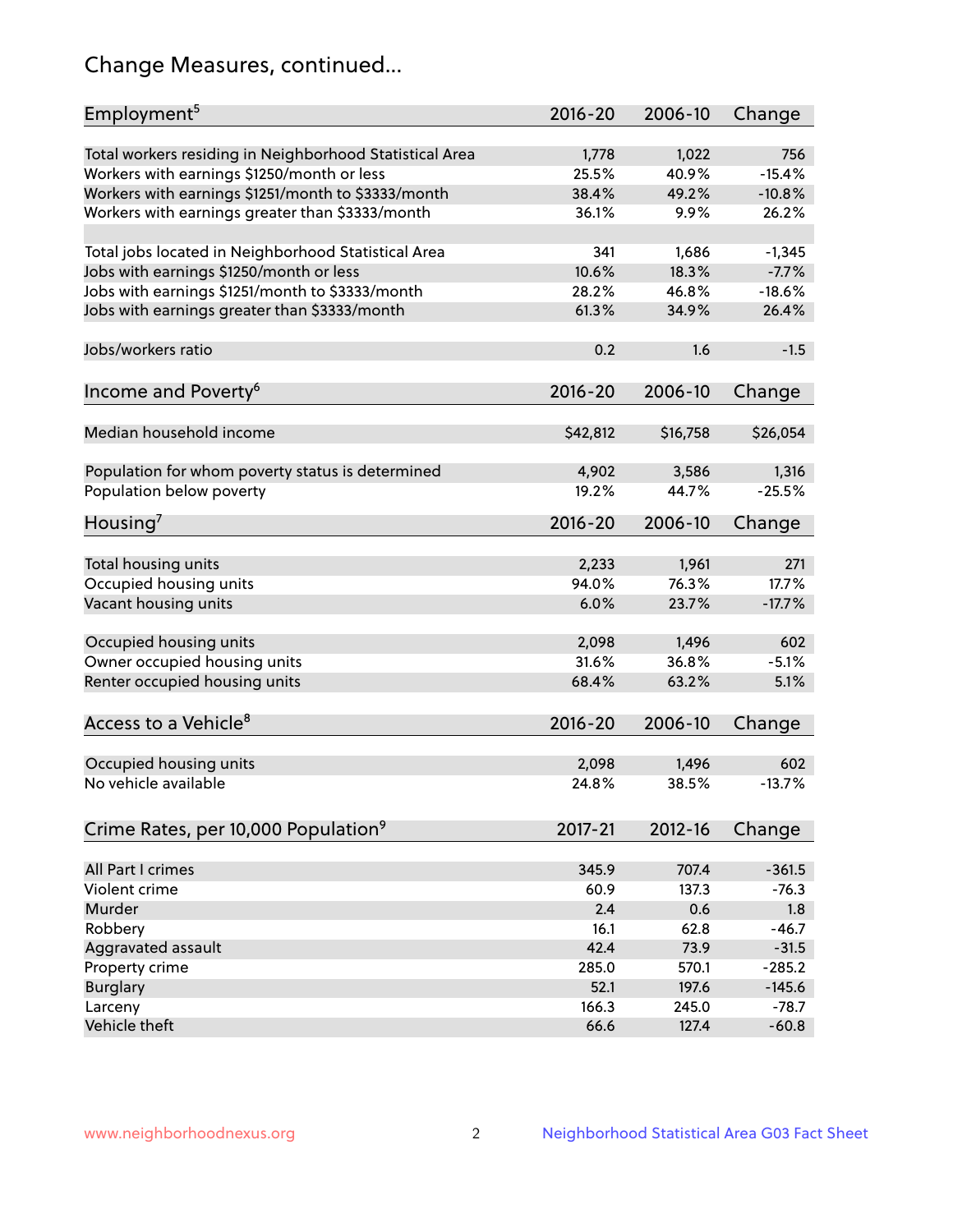# Current Data: Demographic

| Sex and Age, 2016-20 <sup>10</sup>                    | <b>Estimate</b> | Margin of Error        |
|-------------------------------------------------------|-----------------|------------------------|
| Total population                                      | 4,955           | ±961                   |
| Male                                                  | 47.5%           | $\pm$ 8.7%             |
| Female                                                | 52.5%           | $\pm 2.3\%$            |
| Under 5 years                                         | 5.7%            | $\pm 4.0\%$            |
| 5 to 9 years                                          | 7.8%            | $\pm 4.5\%$            |
| 10 to 14 years                                        | 5.5%            | $\pm$ 3.7%             |
| 15 to 19 years                                        | 4.8%            | $\pm 2.9\%$            |
| 20 to 24 years                                        | 8.4%            | $\pm$ 5.3%             |
| 25 to 34 years                                        | 18.3%           | $\pm 4.6\%$            |
| 35 to 44 years                                        | 19.6%           | $\pm$ 7.4%             |
| 45 to 54 years                                        | 9.1%            | $\pm$ 3.2%             |
| 55 to 59 years                                        | 4.6%            | $\pm 2.9\%$            |
| 60 to 64 years                                        | 7.1%            | $\pm$ 4.2%             |
| 65 to 74 years                                        | 6.6%            | $\pm 2.5\%$            |
| 75 to 84 years                                        | 2.0%            | $\pm1.8\%$             |
| 85 years and over                                     | 0.4%            | $\pm$ 0.8%             |
| Median age (years)                                    | 34.5            | $\pm 1.4$              |
| Race and Ethnicity, 2016-20 <sup>11</sup>             | <b>Estimate</b> | Margin of Error        |
| <b>Total population</b>                               | 4,955           | ±961                   |
| Hispanic or Latino (of any race)                      | 5.6%            | $\pm$ 7.6%             |
| Not Hispanic or Latino                                | 94.4%           | $\pm 25.8\%$           |
| White alone                                           | 11.8%           | ±4.4%                  |
| Black or African American alone                       | 80.7%           | $\pm$ 9.1%             |
| American Indian and Alaska Native alone               | 0.4%            | $\pm$ 0.6%             |
| Asian alone                                           | 0.0%            | $\pm$ 0.4%             |
| Native Hawaiian and other Pacific Islander alone      | 0.0%            | $\pm$ 0.4%             |
| Some other race alone                                 | 0.0%            | $\pm$ 0.4%             |
| Two or more races                                     | 1.5%            | $\pm 2.9\%$            |
| U.S. Citizenship Status, 2016-20 <sup>12</sup>        | <b>Estimate</b> | <b>Margin of Error</b> |
| Foreign-born population                               | 63              | $\pm$ 76               |
| Naturalized U.S. citizen                              | 21.9%           | $\pm$ 31.9%            |
| Not a U.S. citizen                                    | 78.1%           | $\pm 70.1\%$           |
| Citizen, Voting Age Population, 2016-20 <sup>13</sup> | Estimate        | Margin of Error        |
|                                                       |                 |                        |
| Citizen, 18 and over population<br>Male               | 3,790           | $\pm 615$<br>±9.8%     |
|                                                       | 45.6%           |                        |
| Female                                                | 54.4%           | $\pm$ 5.8%             |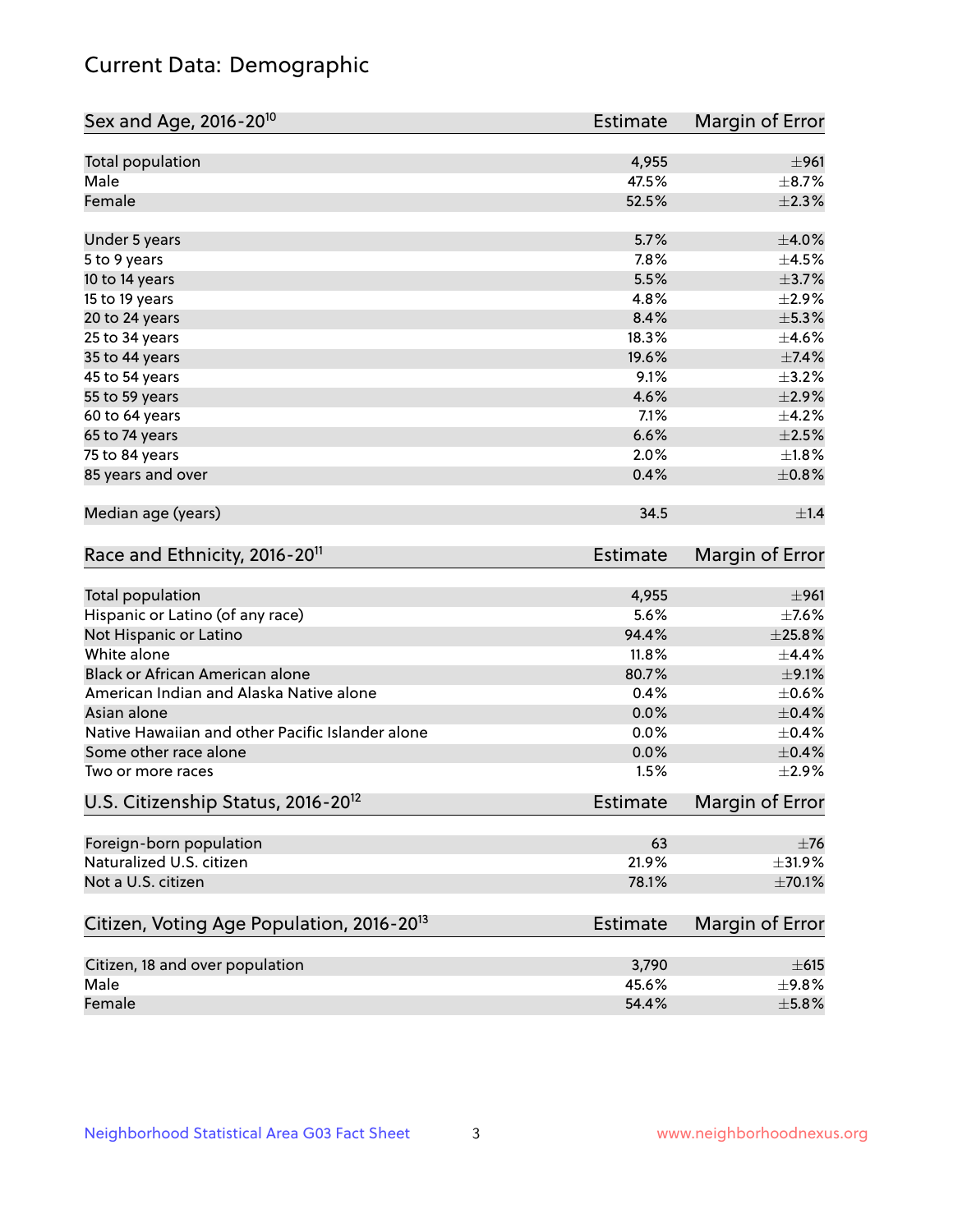# Current Data: Economic

| Income, 2016-20 <sup>14</sup>                           | Estimate | Margin of Error |
|---------------------------------------------------------|----------|-----------------|
|                                                         |          |                 |
| All households                                          | 2,098    | $\pm 286$       |
| Less than \$10,000                                      | 4.2%     | $\pm$ 3.9%      |
| \$10,000 to \$14,999                                    | 9.0%     | $\pm$ 5.7%      |
| \$15,000 to \$24,999                                    | 13.8%    | $\pm$ 6.9%      |
| \$25,000 to \$34,999                                    | 11.9%    | $\pm$ 7.2%      |
| \$35,000 to \$49,999                                    | 22.7%    | ±11.8%          |
| \$50,000 to \$74,999                                    | 19.1%    | $\pm$ 10.9%     |
| \$75,000 to \$99,999                                    | 5.3%     | $\pm$ 4.0%      |
| \$100,000 to \$149,999                                  | 1.7%     | $\pm 2.1\%$     |
| \$150,000 to \$199,999                                  | 4.7%     | $\pm$ 4.0%      |
| \$200,000 or more                                       | 7.5%     | $\pm$ 5.6%      |
| Median household income (dollars)                       | \$42,812 | ±3,485          |
| Mean household income (dollars)                         | \$73,504 | ±21,310         |
| Households with earnings                                | 74.1%    | ±12.2%          |
| Mean earnings (dollars)                                 | \$82,156 | ±23,181         |
| Households with Social Security                         | 29.3%    | $\pm$ 7.8%      |
| Mean Social Security income (dollars)                   | \$14,139 | $\pm 2,634$     |
| Households with retirement income                       | 22.2%    | ±9.3%           |
| Mean retirement income (dollars)                        | \$18,905 | ±6,201          |
| Households with Supplemental Security Income            | 6.6%     | $\pm$ 4.9%      |
| Mean Supplemental Security Income (dollars)             | \$5,216  | $\pm$ 4,431     |
| Households with cash public assistance income           | 0.8%     | $\pm 1.5\%$     |
| Mean cash public assistance income (dollars)            | \$0      | $\pm 0$         |
| Households with Food Stamp/SNAP benefits in the past 12 | 20.6%    | $\pm$ 7.7%      |
| months                                                  |          |                 |
| Family households                                       | 983      | ±241            |
| Less than \$10,000                                      | 1.8%     | ±2.9%           |
| \$10,000 to \$14,999                                    | 8.0%     | $\pm$ 9.1%      |
| \$15,000 to \$24,999                                    | 18.3%    | ±12.9%          |
| \$25,000 to \$34,999                                    | 9.5%     | $\pm$ 9.4%      |
| \$35,000 to \$49,999                                    | 21.1%    | ±14.7%          |
|                                                         | 15.4%    |                 |
| \$50,000 to \$74,999<br>\$75,000 to \$99,999            |          | ±13.8%          |
| \$100,000 to \$149,999                                  | 4.7%     | $\pm$ 4.2%      |
|                                                         | 1.7%     | $\pm$ 3.7%      |
| \$150,000 to \$199,999                                  | 6.1%     | $\pm$ 5.6%      |
| \$200,000 or more                                       | 13.2%    | $\pm$ 11.6%     |
| Median family income (dollars)                          | \$41,985 | ±3,039          |
| Mean family income (dollars)                            | \$99,343 | ±42,103         |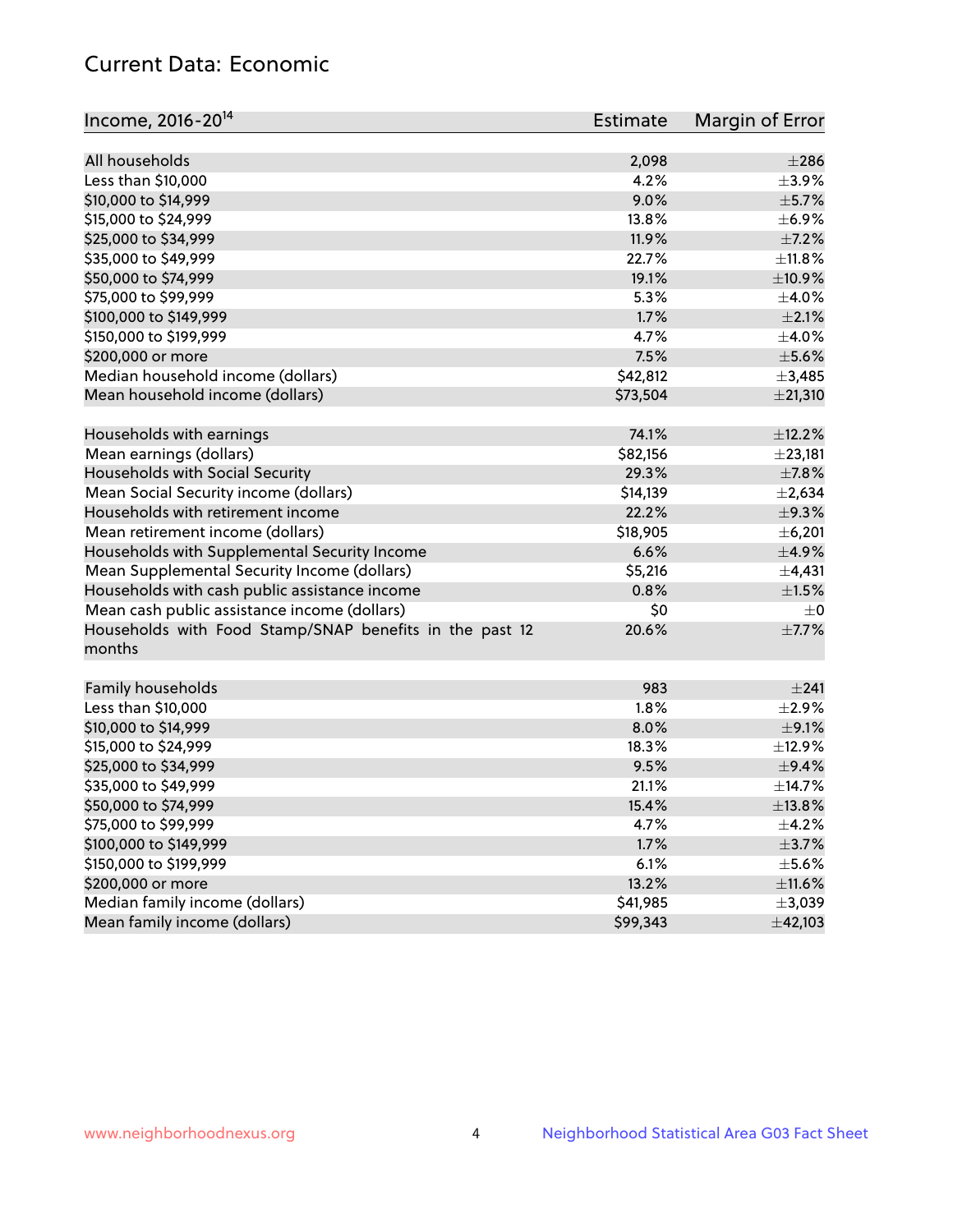# Current Data: Economic, continued...

| Income, 2016-20, continued <sup>15</sup>                              | <b>Estimate</b> | <b>Margin of Error</b> |
|-----------------------------------------------------------------------|-----------------|------------------------|
|                                                                       |                 |                        |
| Nonfamily households                                                  | 1,115           | $\pm 280$              |
| Median nonfamily income (dollars)                                     | \$45,511        | ±4,994                 |
| Mean nonfamily income (dollars)                                       | \$48,731        | $\pm$ 8,513            |
| Median earnings for workers (dollars)                                 | \$31,609        | $\pm$ 2,925            |
| Median earnings for male full-time, year-round workers<br>(dollars)   | \$42,386        | ±8,445                 |
| Median earnings for female full-time, year-round workers<br>(dollars) | \$38,605        | $\pm$ 2,446            |
| Per capita income (dollars)                                           | \$34,344        | ±9,640                 |
| Families Below Poverty Level, 2016-20 <sup>16</sup>                   | <b>Estimate</b> | <b>Margin of Error</b> |
|                                                                       |                 |                        |
| <b>All Families</b>                                                   | 983             | ±241                   |
| Percent below poverty                                                 | 20.7%           | ±12.8%                 |
| Families with related children under 18 years                         | 538             | $\pm$ 237              |
| Percent below poverty                                                 | 20.2%           | ±17.8%                 |
| Families with related children under 5 years only                     | 77              | $\pm$ 94               |
| Percent below poverty                                                 | 36.2%           | ±67.2%                 |
| Married couple families                                               | 466             | $\pm 210$              |
| Percent below poverty                                                 | 16.7%           | ±18.1%                 |
| Married couple families with related children under 18 years          | 188             | $\pm 150$              |
| Percent below poverty                                                 | 0.7%            | ±11.0%                 |
| Married couple families with related children under 5 years           | 49              | $\pm 69$               |
| Percent below poverty                                                 | $0.0\%$         | ±37.4%                 |
| Families with female householder, no spouse present                   | 400             | $\pm$ 180              |
| Percent below poverty                                                 | 31.4%           | $\pm 21.1\%$           |
| Families with female householder, no spouse present with              | 303             | $+168$                 |
| related children under 18 years                                       |                 |                        |
| Percent below poverty                                                 | 35.5%           | ±27.9%                 |
| Families with female householder, no spouse present with              | 28              | $\pm$ 59               |
| related children under 5 years                                        |                 |                        |
| Percent below poverty                                                 | 100.0%          | ±292.9%                |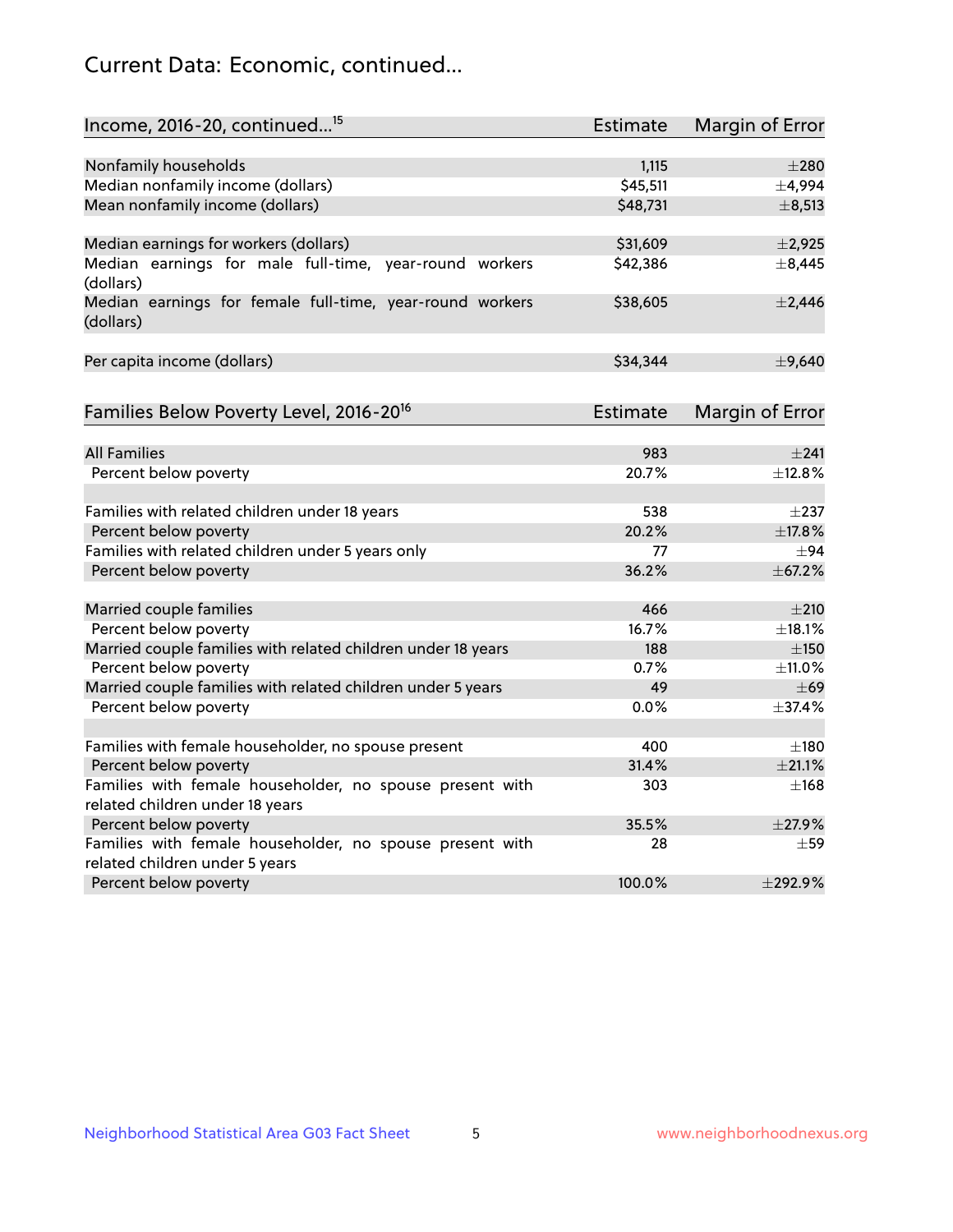# Current Data: Economic, continued...

| People Below Poverty Level, 2016-20 <sup>17</sup> | <b>Estimate</b> | Margin of Error |
|---------------------------------------------------|-----------------|-----------------|
|                                                   |                 |                 |
| Total population                                  | 4,902           | $\pm$ 957       |
| Percent below poverty                             | 19.2%           | $\pm$ 9.6%      |
| Population under 18 years                         | 1,063           | $\pm$ 388       |
| Percent below poverty                             | 28.1%           | ±17.3%          |
| Population 18 years and over                      | 3,839           | $\pm$ 670       |
| Percent below poverty                             | 16.8%           | $\pm$ 6.1%      |
| Population 18 to 64 years                         | 3,392           | $\pm 651$       |
| Percent below poverty                             | 17.0%           | $\pm$ 6.6%      |
| Population 65 years and over                      | 447             | $\pm$ 158       |
| Percent below poverty                             | 15.2%           | ±15.8%          |

| Poverty by Race/Ethnicity, 2016-20 <sup>18</sup> | <b>Estimate</b> |             |
|--------------------------------------------------|-----------------|-------------|
|                                                  |                 |             |
| Non-Hispanic White population                    | 565             | $\pm 246$   |
| Percent below poverty                            | $1.4\%$         | $\pm$ 3.2%  |
| <b>Black population</b>                          | 3,968           | $\pm$ 893   |
| Percent below poverty                            | 23.5%           | $\pm$ 11.5% |
| Asian population                                 | 0               | ±18         |
| Percent below poverty                            |                 |             |
| Hispanic or Latino population                    | 278             | $\pm$ 379   |
| Percent below poverty                            | $0.0\%$         | $\pm$ 6.6%  |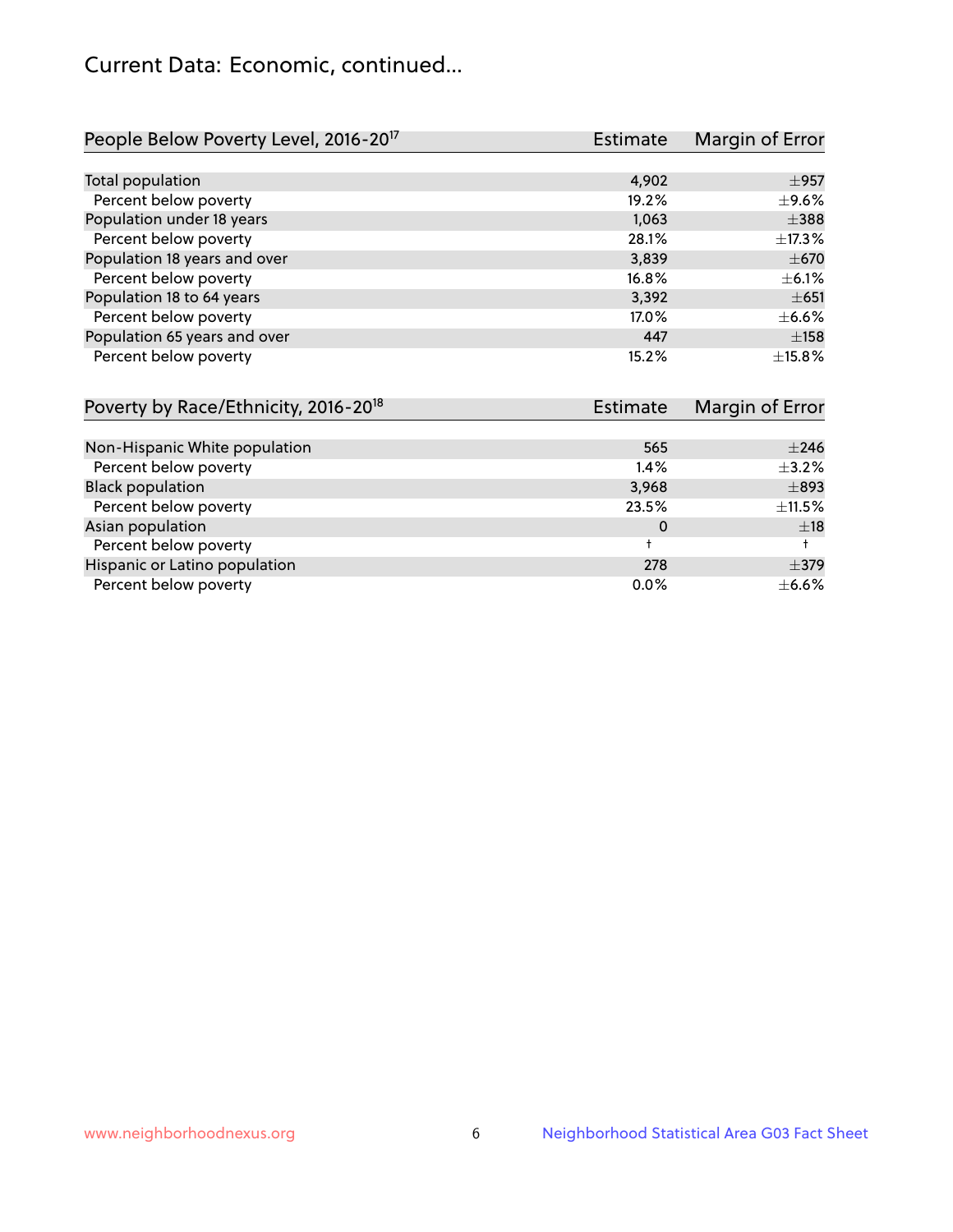# Current Data: Employment

| Employment Status, 2016-20 <sup>19</sup>                      | <b>Estimate</b> | Margin of Error |
|---------------------------------------------------------------|-----------------|-----------------|
|                                                               |                 |                 |
| Population 16 years and over                                  | 3,940           | $\pm 740$       |
| In labor force                                                | 62.8%           | $\pm$ 6.4%      |
| Civilian labor force                                          | 62.8%           | $\pm$ 6.4%      |
| Employed                                                      | 55.9%           | $\pm$ 7.6%      |
| Unemployed                                                    | 6.9%            | ±4.8%           |
| <b>Armed Forces</b>                                           | 0.0%            | $\pm 2.1\%$     |
| Not in labor force                                            | 37.2%           | $\pm$ 8.9%      |
| Civilian labor force                                          | 2,475           | $\pm$ 529       |
| <b>Unemployment Rate</b>                                      | 11.0%           | $\pm$ 7.5%      |
|                                                               |                 |                 |
| Females 16 years and over                                     | 2,180           | $\pm$ 435       |
| In labor force                                                | 64.3%           | ±10.9%          |
| Civilian labor force                                          | 64.3%           | ±10.9%          |
| Employed                                                      | 54.6%           | ±11.7%          |
| Own children of the householder under 6 years                 | 368             | $\pm 266$       |
| All parents in family in labor force                          | 75.5%           | $\pm$ 18.5%     |
|                                                               |                 |                 |
| Own children of the householder 6 to 17 years                 | 694             | $\pm$ 352       |
| All parents in family in labor force                          | 91.0%           | $\pm$ 15.8%     |
| Industry, 2016-20 <sup>20</sup>                               | <b>Estimate</b> | Margin of Error |
|                                                               |                 |                 |
| Civilian employed population 16 years and over                | 2,203           | $\pm$ 510       |
| Agriculture, forestry, fishing and hunting, and mining        | 0.0%            | $\pm$ 1.2%      |
| Construction                                                  | 2.0%            | $\pm 2.7\%$     |
| Manufacturing                                                 | 3.1%            | $\pm$ 3.5%      |
| Wholesale trade                                               | 1.8%            | $\pm$ 3.1%      |
| Retail trade                                                  | 14.5%           | $\pm$ 7.6%      |
| Transportation and warehousing, and utilities                 | 8.8%            | ±6.7%           |
| Information                                                   | 1.5%            | $\pm 2.1\%$     |
| Finance and insurance, and real estate and rental and leasing | 6.1%            | $\pm$ 6.0%      |
| Professional, scientific, and management, and administrative  | 24.5%           | $\pm$ 8.4%      |
| and waste management services                                 |                 |                 |
| Educational services, and health care and social assistance   | 15.7%           | $\pm$ 9.4%      |
| Arts, entertainment, and recreation, and accommodation and    | 13.3%           | $\pm$ 7.8%      |
| food services                                                 |                 |                 |
| Other services, except public administration                  | 1.1%            | $\pm 2.5\%$     |
| Public administration                                         | 7.4%            | $\pm$ 6.0%      |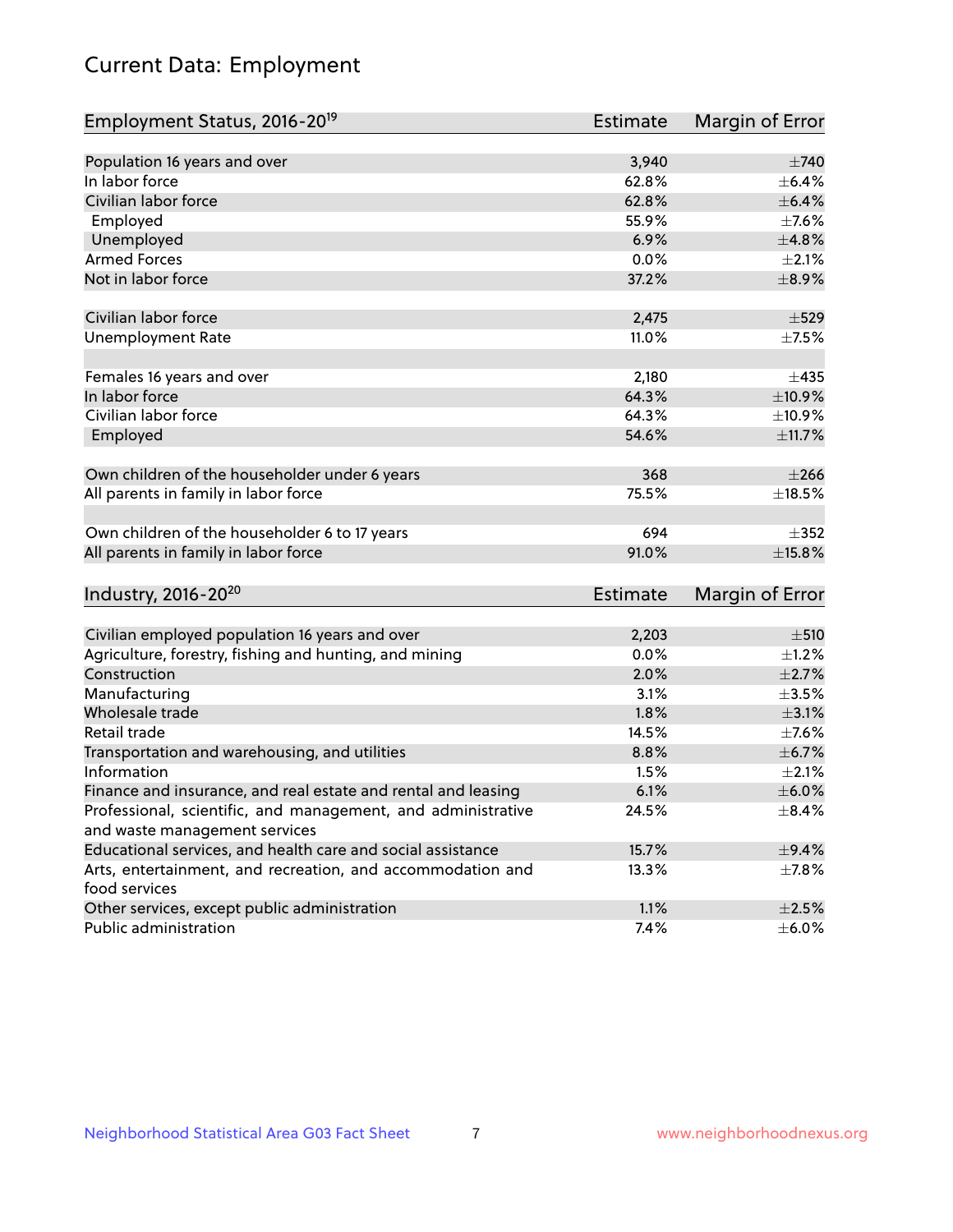# Current Data: Employment, continued...

| Occupation, 2016-20 <sup>21</sup>                                                                       | Estimate | Margin of Error |
|---------------------------------------------------------------------------------------------------------|----------|-----------------|
| Civilian employed population 16 years and over                                                          | 2,203    | $\pm 510$       |
| Management, business, science, and arts occupations                                                     | 34.6%    | $\pm$ 7.2%      |
| Service occupations                                                                                     | 16.2%    | $\pm$ 9.5%      |
| Sales and office occupations                                                                            | 31.2%    | ±10.9%          |
| Natural resources, construction, and maintenance occupations                                            | 1.3%     | $\pm 2.5\%$     |
| Production, transportation, and material moving occupations                                             | 16.7%    | $\pm$ 8.8%      |
| Class of Worker, 2016-20 <sup>22</sup>                                                                  | Estimate | Margin of Error |
| Civilian employed population 16 years and over                                                          | 2,203    | $\pm$ 510       |
| Private wage and salary workers                                                                         | 81.4%    | $\pm$ 9.5%      |
| Government workers                                                                                      | 13.7%    | $\pm$ 7.9%      |
| Self-employed in own not incorporated business workers                                                  | 4.8%     | $\pm$ 6.7%      |
| Unpaid family workers                                                                                   | 0.0%     | $\pm 1.2\%$     |
|                                                                                                         |          |                 |
| Job Flows, 2019 <sup>23</sup>                                                                           |          | 2019            |
| Total Jobs in Neighborhood Statistical Area                                                             |          | 341             |
| Held by residents of Neighborhood Statistical Area                                                      |          | 2.1%            |
| Held by non-residents of Neighborhood Statistical Area                                                  |          | 97.9%           |
| Jobs by Industry Sector, 2019 <sup>24</sup>                                                             |          | 2019            |
| Total Jobs in Neighborhood Statistical Area                                                             |          | 341             |
| <b>Goods Producing sectors</b>                                                                          |          | 12.0%           |
| Trade, Transportation, and Utilities sectors                                                            |          | 5.6%            |
| All Other Services sectors                                                                              |          | 82.4%           |
| Total Jobs in Neighborhood Statistical<br>held<br>by<br>Area<br>Neighborhood Statistical Area residents |          | 7               |
| <b>Goods Producing sectors</b>                                                                          |          | 0.0%            |
| Trade, Transportation, and Utilities sectors                                                            |          | 28.6%           |
| All Other Services sectors                                                                              |          | 71.4%           |
| Jobs by Earnings, 2019 <sup>25</sup>                                                                    |          | 2019            |
| Total Jobs in Neighborhood Statistical Area                                                             |          | 341             |
| Jobs with earnings \$1250/month or less                                                                 |          | 10.6%           |
| Jobs with earnings \$1251/month to \$3333/month                                                         |          | 28.2%           |
| Jobs with earnings greater than \$3333/month                                                            |          | 61.3%           |
| Neighborhood Statistical<br>Jobs<br>in<br>held<br>by<br>Total<br>Area                                   |          | 7               |
| Neighborhood Statistical Area residents                                                                 |          |                 |
| Jobs with earnings \$1250/month or less                                                                 |          | 0.0%            |
| Jobs with earnings \$1251/month to \$3333/month                                                         |          | 71.4%           |
| Jobs with earnings greater than \$3333/month                                                            |          | 28.6%           |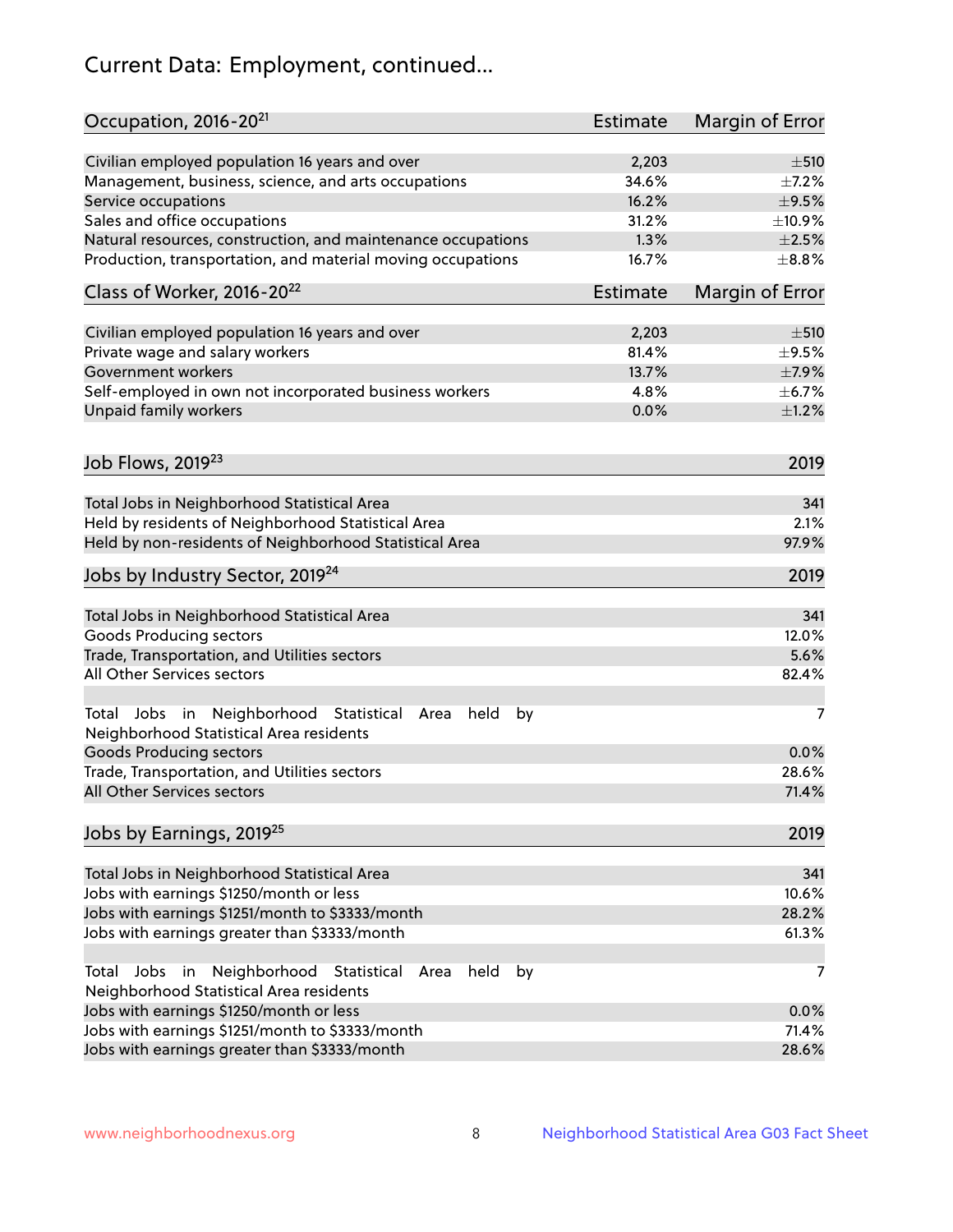# Current Data: Employment, continued...

| Jobs by Age of Worker, 2019 <sup>26</sup>                                                      | 2019  |
|------------------------------------------------------------------------------------------------|-------|
|                                                                                                |       |
| Total Jobs in Neighborhood Statistical Area                                                    | 341   |
| Jobs with workers age 29 or younger                                                            | 11.1% |
| Jobs with workers age 30 to 54                                                                 | 67.7% |
| Jobs with workers age 55 or older                                                              | 21.1% |
|                                                                                                |       |
| Total Jobs in Neighborhood Statistical Area held by<br>Neighborhood Statistical Area residents | 7     |
| Jobs with workers age 29 or younger                                                            | 14.3% |
| Jobs with workers age 30 to 54                                                                 | 85.7% |
| Jobs with workers age 55 or older                                                              | 0.0%  |

### Current Data: Education

| School Enrollment, 2016-20 <sup>27</sup>       | <b>Estimate</b> | Margin of Error |
|------------------------------------------------|-----------------|-----------------|
|                                                |                 |                 |
| Population 3 years and over enrolled in school | 1,005           | $\pm$ 432       |
| Nursery school, preschool                      | 3.9%            | $+7.7%$         |
| Kindergarten                                   | 6.1%            | $\pm$ 5.4%      |
| Elementary school (grades 1-8)                 | 53.6%           | ±18.0%          |
| High school (grades 9-12)                      | 27.2%           | ±12.9%          |
| College or graduate school                     | 9.3%            | $+7.1%$         |

| Educational Attainment, 2016-20 <sup>28</sup> | <b>Estimate</b> | Margin of Error |
|-----------------------------------------------|-----------------|-----------------|
|                                               |                 |                 |
| Population 25 years and over                  | 3,355           | $\pm$ 599       |
| Less than 9th grade                           | 2.8%            | $\pm$ 3.1%      |
| 9th to 12th grade, no diploma                 | 10.2%           | $\pm$ 5.1%      |
| High school graduate (includes equivalency)   | 26.6%           | $\pm$ 11.1%     |
| Some college, no degree                       | 28.0%           | $\pm$ 8.5%      |
| Associate's degree                            | 5.5%            | $\pm$ 3.7%      |
| Bachelor's degree                             | 20.6%           | $\pm$ 5.4%      |
| Graduate or professional degree               | 6.2%            | $\pm$ 4.8%      |
|                                               |                 |                 |
| Percent high school graduate or higher        | 87.0%           | $\pm$ 9.2%      |
| Percent bachelor's degree or higher           | 26.9%           | $\pm$ 6.6%      |
|                                               |                 |                 |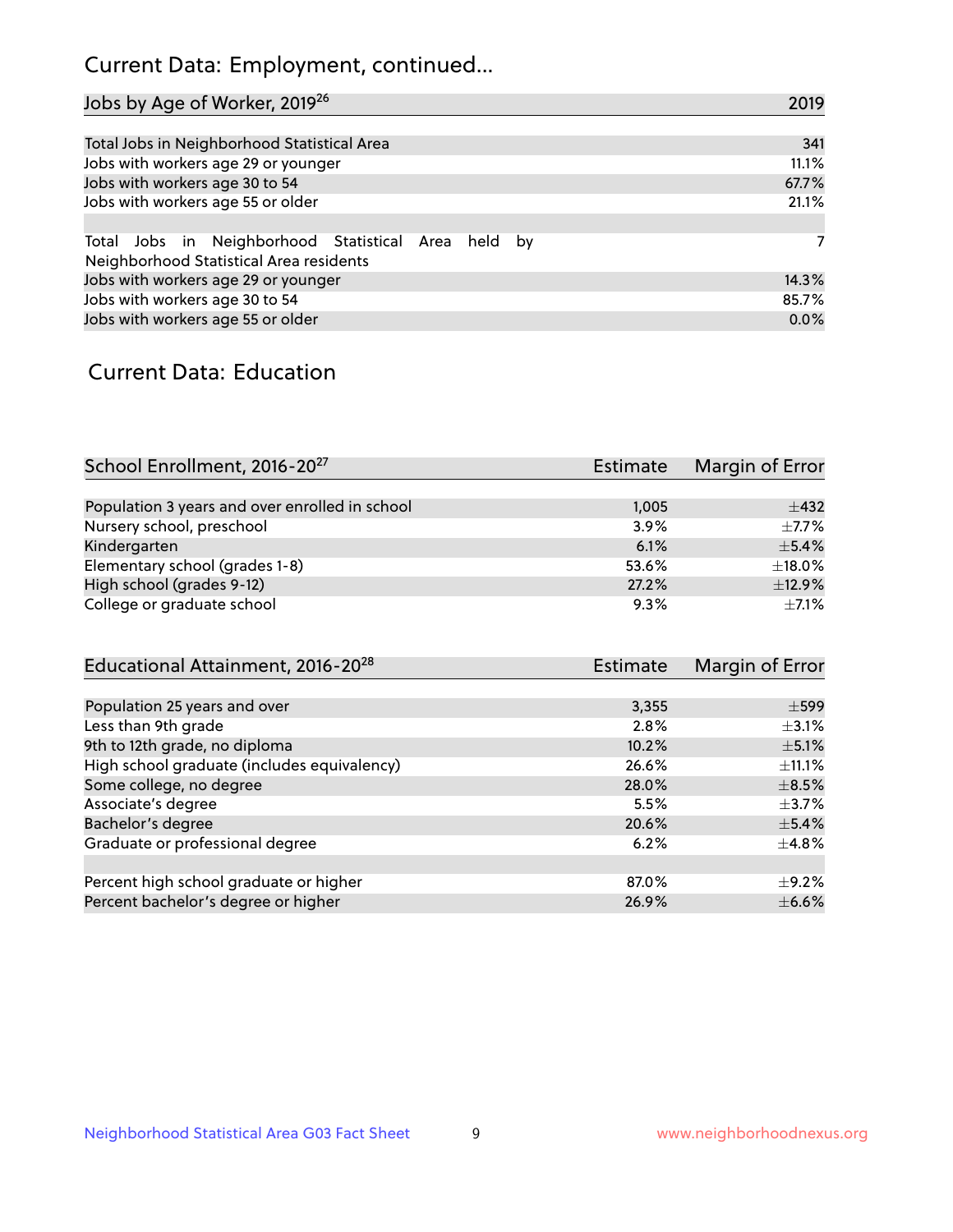# Current Data: Housing

| Households by Type, 2016-20 <sup>29</sup>            | <b>Estimate</b> | Margin of Error |
|------------------------------------------------------|-----------------|-----------------|
|                                                      |                 |                 |
| Total households                                     | 2,098           | $\pm 286$       |
| Family households (families)                         | 46.8%           | $\pm$ 9.5%      |
| With own children under 18 years                     | 22.8%           | ±10.2%          |
| Married-couple family                                | 22.2%           | $\pm$ 10.0%     |
| With own children of the householder under 18 years  | 9.0%            | $\pm$ 7.0%      |
| Male householder, no spouse present, family          | 5.5%            | $\pm$ 5.2%      |
| With own children of the householder under 18 years  | 2.2%            | $\pm$ 3.4%      |
| Female householder, no spouse present, family        | 19.1%           | $\pm$ 7.6%      |
| With own children of the householder under 18 years  | 11.5%           | $\pm$ 7.0%      |
| Nonfamily households                                 | 53.2%           | ±11.2%          |
| Householder living alone                             | 40.4%           | $\pm 10.5\%$    |
| 65 years and over                                    | 13.6%           | $\pm$ 5.4%      |
|                                                      |                 |                 |
| Households with one or more people under 18 years    | 26.9%           | ±10.1%          |
| Households with one or more people 65 years and over | 19.7%           | $\pm$ 5.5%      |
|                                                      |                 |                 |
| Average household size                               | 2.33            | $\pm$ 0.33      |
| Average family size                                  | 3.38            | $\pm$ 0.72      |
| Housing Occupancy, 2016-20 <sup>30</sup>             | <b>Estimate</b> | Margin of Error |
|                                                      |                 |                 |
| Total housing units                                  | 2,233           | $\pm 264$       |
| Occupied housing units                               | 94.0%           | $\pm$ 6.4%      |
| Vacant housing units                                 | 6.0%            | ±4.3%           |
| Homeowner vacancy rate                               | 0.1             | ±2.8            |
| Rental vacancy rate                                  | 0.0             | $\pm 1.3$       |
| Units in Structure, 2016-20 <sup>31</sup>            | Estimate        | Margin of Error |
|                                                      |                 |                 |
| Total housing units                                  | 2,233           | $\pm 264$       |
| 1-unit, detached                                     | 48.2%           | $\pm$ 10.3%     |
| 1-unit, attached                                     | 2.7%            | $\pm 1.4\%$     |
| 2 units                                              | 0.7%            | $\pm 1.3\%$     |
| 3 or 4 units                                         | 5.9%            | $\pm$ 6.4%      |
| 5 to 9 units                                         | 4.7%            | $\pm 3.6\%$     |
| 10 to 19 units                                       | 7.8%            | $\pm$ 5.7%      |
| 20 or more units                                     | 26.6%           | $\pm$ 8.9%      |
| Mobile home                                          | 3.4%            | $\pm$ 6.4%      |
| Boat, RV, van, etc.                                  | $0.0\%$         | $\pm$ 0.8%      |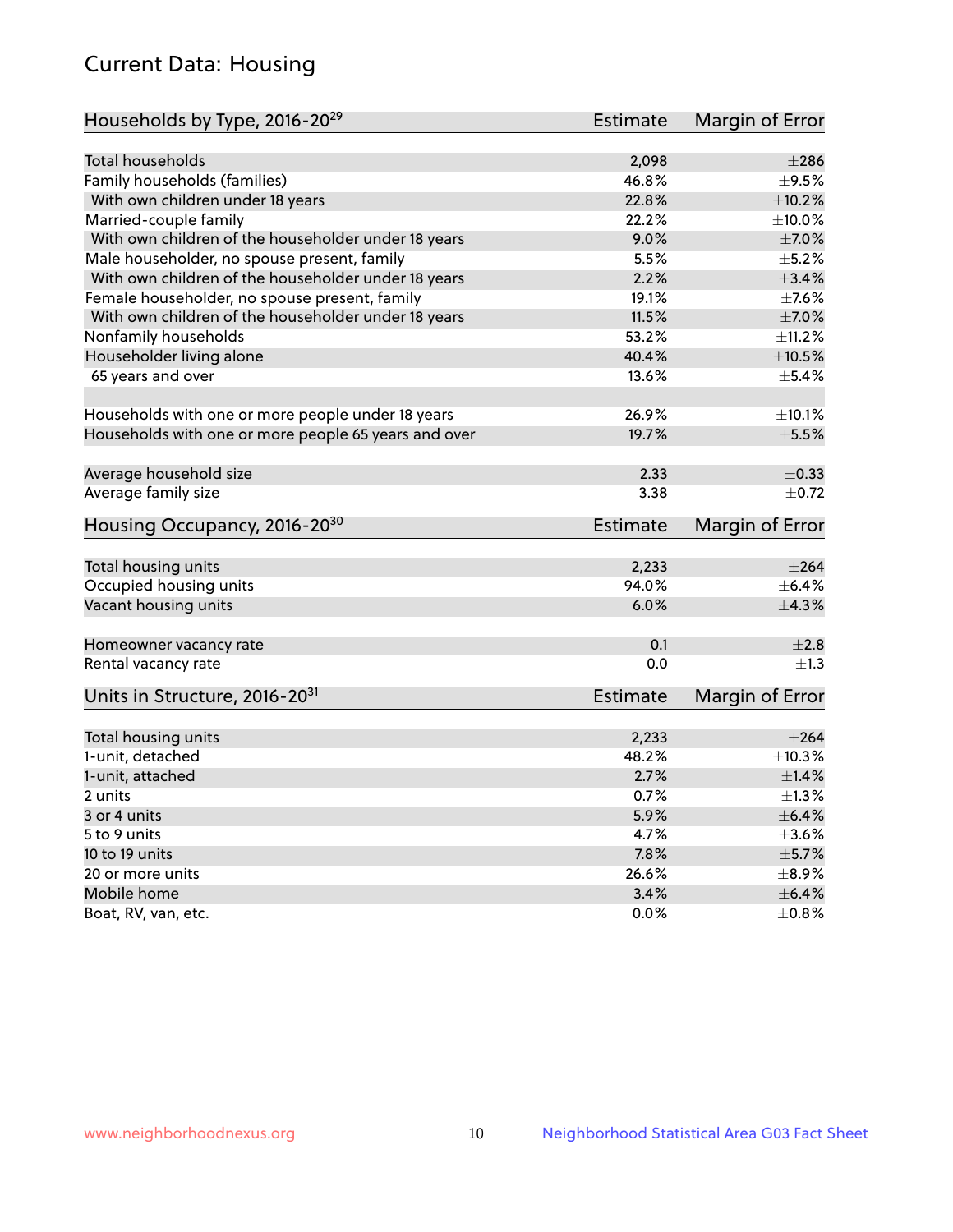# Current Data: Housing, continued...

| Year Structure Built, 2016-20 <sup>32</sup>    | <b>Estimate</b> | Margin of Error |
|------------------------------------------------|-----------------|-----------------|
| Total housing units                            | 2,233           | $\pm 264$       |
| Built 2014 or later                            | 5.1%            | $\pm$ 5.1%      |
| Built 2010 to 2013                             | 9.0%            | ±6.8%           |
| Built 2000 to 2009                             | 41.2%           | $\pm$ 6.9%      |
| Built 1990 to 1999                             | 3.7%            | $\pm$ 3.2%      |
| Built 1980 to 1989                             | 0.1%            | $\pm$ 0.9%      |
| Built 1970 to 1979                             | 10.5%           | $\pm$ 8.0%      |
| Built 1960 to 1969                             | 12.8%           | ±6.3%           |
| Built 1950 to 1959                             | 13.3%           | $\pm$ 8.3%      |
| Built 1940 to 1949                             | 0.8%            | $\pm$ 1.2%      |
| Built 1939 or earlier                          | 3.4%            | $\pm 4.0\%$     |
| Housing Tenure, 2016-2033                      | <b>Estimate</b> | Margin of Error |
| Occupied housing units                         | 2,098           | $\pm 286$       |
| Owner-occupied                                 | 31.6%           | $\pm$ 7.9%      |
| Renter-occupied                                | 68.4%           | $\pm$ 10.7%     |
| Average household size of owner-occupied unit  | 2.57            | $\pm$ 0.40      |
| Average household size of renter-occupied unit | 2.21            | $\pm$ 0.47      |
| Residence 1 Year Ago, 2016-20 <sup>34</sup>    | <b>Estimate</b> | Margin of Error |
|                                                |                 |                 |
| Population 1 year and over                     | 4,821           | $\pm$ 952       |
| Same house                                     | 78.4%           | $\pm$ 5.8%      |
| Different house in the U.S.                    | 21.6%           | $\pm$ 13.5%     |
| Same county                                    | 15.1%           | ±12.9%          |
| Different county                               | 6.4%            | $\pm$ 4.9%      |
| Same state                                     | 6.4%            | ±4.9%           |
| Different state                                | 0.0%            | $\pm$ 0.3%      |
| Abroad                                         | 0.0%            | $\pm$ 0.4%      |
| Value of Housing Unit, 2016-20 <sup>35</sup>   | <b>Estimate</b> | Margin of Error |
| Owner-occupied units                           | 663             | $\pm$ 189       |
| Less than \$50,000                             | 10.1%           | ±11.3%          |
| \$50,000 to \$99,999                           | 13.4%           | ±12.8%          |
| \$100,000 to \$149,999                         | 5.6%            | $\pm$ 7.2%      |
| \$150,000 to \$199,999                         | 18.6%           | ±18.7%          |
| \$200,000 to \$299,999                         | 1.4%            | $\pm$ 4.4%      |
| \$300,000 to \$499,999                         | 50.9%           | ±19.2%          |
| \$500,000 to \$999,999                         | 0.1%            | $\pm$ 4.0%      |
| \$1,000,000 or more                            | 0.0%            | ±4.8%           |
| Mortgage Status, 2016-20 <sup>36</sup>         | <b>Estimate</b> | Margin of Error |
| Owner-occupied units                           | 663             | $\pm$ 189       |
| Housing units with a mortgage                  | 73.4%           | $\pm$ 8.1%      |
| Housing units without a mortgage               | 26.6%           | ±15.7%          |

Neighborhood Statistical Area G03 Fact Sheet 11 11 www.neighborhoodnexus.org

Housing units without a mortgage 26.6%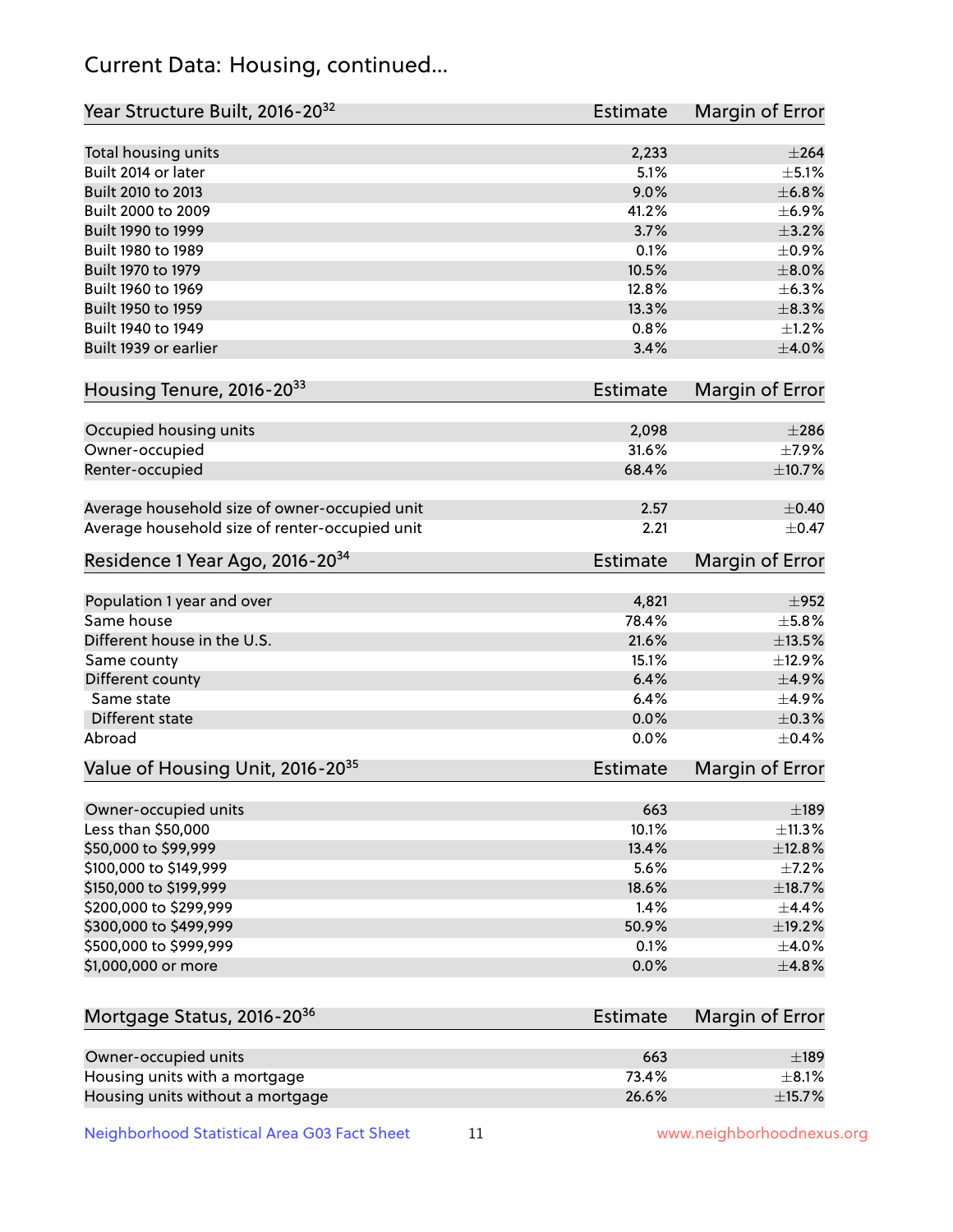# Current Data: Housing, continued...

| Selected Monthly Owner Costs, 2016-20 <sup>37</sup> | <b>Estimate</b> | Margin of Error |
|-----------------------------------------------------|-----------------|-----------------|
|                                                     |                 |                 |
| Housing units with a mortgage                       | 487             | ±149            |
| Less than \$300                                     | $0.0\%$         | $\pm$ 5.3%      |
| \$300 to \$499                                      | 3.6%            | $\pm$ 7.2%      |
| \$500 to \$999                                      | 12.6%           | $\pm$ 12.0%     |
| \$1,000 to \$1,499                                  | 36.8%           | ±24.2%          |
| \$1,500 to \$1,999                                  | 8.3%            | $\pm$ 8.5%      |
| \$2,000 to \$2,999                                  | 26.0%           | ±14.9%          |
| \$3,000 or more                                     | 12.7%           | $\pm 21.0\%$    |
|                                                     |                 |                 |
| Median (dollars)                                    | \$1,454         | $\pm$ 249       |
|                                                     |                 |                 |
| Housing units without a mortgage                    | 176             | ±115            |
| Less than \$150                                     | 0.8%            | $\pm$ 15.5%     |
| \$150 to \$249                                      | 37.1%           | ±37.4%          |
| \$250 to \$349                                      | 4.3%            | $\pm$ 15.3%     |
| \$350 to \$499                                      | 36.0%           | $\pm 35.2 \%$   |
| \$500 to \$699                                      | 5.6%            | ±16.7%          |
| \$700 or more                                       | 16.2%           | ±38.8%          |
|                                                     |                 |                 |
| Median (dollars)                                    | \$404           | $\pm$ 102       |

| Selected Monthly Owner Costs as a Percentage of | <b>Estimate</b> | Margin of Error |
|-------------------------------------------------|-----------------|-----------------|
| Household Income, 2016-2038                     |                 |                 |
|                                                 |                 |                 |
| Housing units with a mortgage <sup>39</sup>     | 487             | $\pm 208$       |
| Less than 20.0 percent                          | 64.6%           | $\pm$ 17.5%     |
| 20.0 to 24.9 percent                            | 8.0%            | $\pm$ 7.7%      |
| 25.0 to 29.9 percent                            | 15.2%           | $\pm$ 22.8%     |
| 30.0 to 34.9 percent                            | 3.4%            | $\pm$ 6.4%      |
| 35.0 percent or more                            | $8.8\%$         | $\pm$ 8.3%      |
|                                                 |                 |                 |
| Housing units without a mortgage <sup>40</sup>  | 176             | $\pm$ 124       |
| Less than 10.0 percent                          | 55.1%           | ±26.9%          |
| 10.0 to 14.9 percent                            | 8.6%            | $\pm$ 18.9%     |
| 15.0 to 19.9 percent                            | 14.3%           | $\pm 28.0\%$    |
| 20.0 to 24.9 percent                            | 0.3%            | $\pm$ 10.5%     |
| 25.0 to 29.9 percent                            | 14.8%           | $\pm$ 25.6%     |
| 30.0 to 34.9 percent                            | $0.0\%$         | $\pm$ 10.4%     |
| 35.0 percent or more                            | 7.0%            | $\pm 20.8\%$    |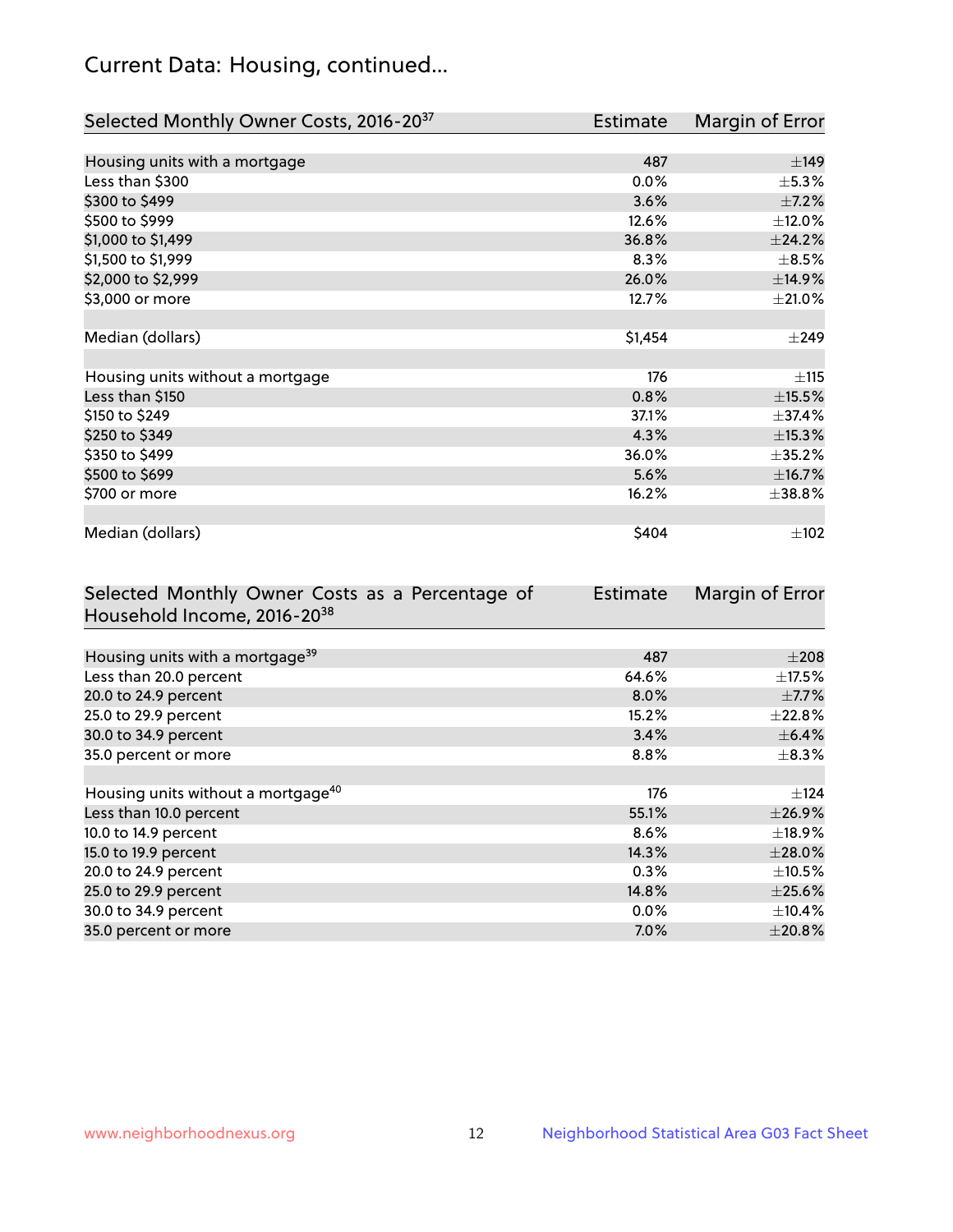# Current Data: Housing, continued...

| Gross Rent, 2016-20 <sup>41</sup>               | <b>Estimate</b> | Margin of Error |
|-------------------------------------------------|-----------------|-----------------|
|                                                 |                 |                 |
| Occupied units paying rent                      | 1,424           | $\pm 295$       |
| Less than \$200                                 | 4.6%            | $\pm$ 6.4%      |
| \$200 to \$499                                  | 13.6%           | $\pm$ 8.2%      |
| \$500 to \$749                                  | 11.0%           | $\pm$ 9.5%      |
| \$750 to \$999                                  | 28.8%           | ±14.9%          |
| \$1,000 to \$1,499                              | 34.3%           | ±16.2%          |
| \$1,500 to \$1,999                              | 6.8%            | $\pm$ 8.5%      |
| \$2,000 or more                                 | 0.8%            | ±2.9%           |
| Median (dollars)                                | \$893           | $\pm$ 62        |
|                                                 |                 |                 |
| No rent paid                                    | 11              | $\pm 26$        |
|                                                 |                 |                 |
| Gross Rent as a Percentage of Household Income, | <b>Estimate</b> | Margin of Error |
| $2016 - 20^{42}$                                |                 |                 |
|                                                 |                 |                 |
| Occupied units paying rent <sup>43</sup>        | 1,414           | $\pm$ 404       |
| Less than 15.0 percent                          | 4.6%            | $\pm$ 5.2%      |
| 15.0 to 19.9 percent                            | 4.0%            | $\pm$ 5.3%      |
| 20.0 to 24.9 percent                            | 12.8%           | $\pm$ 12.0%     |
| 25.0 to 29.9 percent                            | 33.5%           | $\pm$ 15.3%     |
| 30.0 to 34.9 percent                            | 14.8%           | $\pm$ 8.2%      |
| 35.0 percent or more                            | 30.3%           | $\pm$ 10.7%     |

# Current Data: Transportation

| Commuting to Work, 2016-20 <sup>44</sup>  | <b>Estimate</b> | Margin of Error |
|-------------------------------------------|-----------------|-----------------|
|                                           |                 |                 |
| Workers 16 years and over                 | 2,203           | $\pm$ 505       |
| Car, truck, or van - drove alone          | 66.3%           | $\pm$ 7.0%      |
| Car, truck, or van - carpooled            | 8.3%            | $\pm$ 6.7%      |
| Public transportation (excluding taxicab) | 9.8%            | $\pm$ 8.5%      |
| Walked                                    | 3.0%            | $\pm$ 4.0%      |
| Other means                               | 6.3%            | $\pm$ 5.8%      |
| Worked at home                            | 6.2%            | $\pm$ 5.4%      |
|                                           |                 |                 |
| Mean travel time to work (minutes)        | 33.9            | $\pm$ 7.4       |

| Access to a Vehicle, 2016-20 <sup>45</sup> | Estimate | Margin of Error |
|--------------------------------------------|----------|-----------------|
|                                            |          |                 |
| Occupied housing units                     | 2.098    | $\pm 286$       |
| No vehicles available                      | 24.8%    | ±12.3%          |
| 1 vehicle available                        | 45.4%    | $\pm$ 11.6%     |
| 2 vehicles available                       | 24.5%    | $+9.8%$         |
| 3 or more vehicles available               | 5.2%     | $+4.8%$         |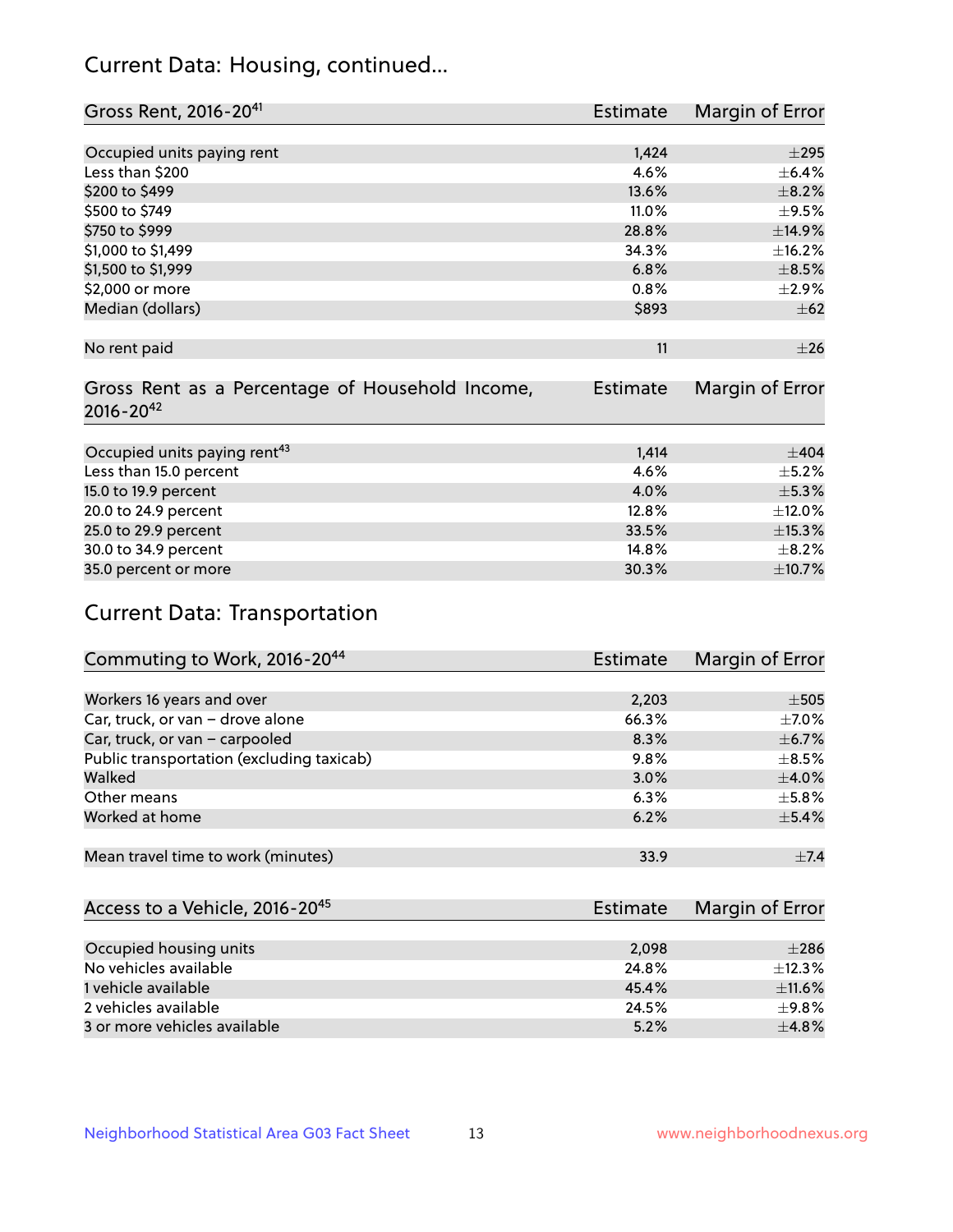# Current Data: Health

| Health Insurance coverage, 2016-2046                    | Estimate | Margin of Error |
|---------------------------------------------------------|----------|-----------------|
|                                                         |          |                 |
| Civilian Noninstitutionalized Population                | 4,934    | $\pm$ 959       |
| With health insurance coverage                          | 82.0%    | $\pm 22.0\%$    |
| With private health insurance coverage                  | 52.4%    | $\pm$ 5.6%      |
| With public health coverage                             | 36.3%    | $\pm$ 8.9%      |
| No health insurance coverage                            | 18.0%    | $\pm$ 9.5%      |
| Civilian Noninstitutionalized Population Under 19 years | 1,140    | $\pm$ 1,140     |
|                                                         | 5.8%     | ±10.8%          |
| No health insurance coverage                            |          |                 |
| Civilian Noninstitutionalized Population 19 to 64 years | 3,347    | $\pm 702$       |
| In labor force:                                         | 2,424    | $\pm$ 563       |
| Employed:                                               | 2,163    | $\pm 496$       |
| With health insurance coverage                          | 87.8%    | $\pm 2.7\%$     |
| With private health insurance coverage                  | 78.5%    | $\pm$ 6.2%      |
| With public coverage                                    | 12.7%    | $\pm$ 9.7%      |
| No health insurance coverage                            | 12.2%    | ±10.1%          |
|                                                         |          |                 |
| Unemployed:                                             | 261      | $\pm 496$       |
| With health insurance coverage                          | 49.2%    | ±37.9%          |
| With private health insurance coverage                  | 29.0%    | $\pm$ 28.9%     |
| With public coverage                                    | 20.6%    | ±33.9%          |
| No health insurance coverage                            | 50.8%    | $\pm$ 27.6%     |
|                                                         |          |                 |
| Not in labor force:                                     | 923      | $\pm$ 506       |
| With health insurance coverage                          | 53.9%    | $\pm$ 39.4%     |
| With private health insurance coverage                  | 10.3%    | $\pm$ 9.9%      |
| With public coverage                                    | 45.4%    | ±35.2%          |
| No health insurance coverage                            | 46.1%    | ±37.3%          |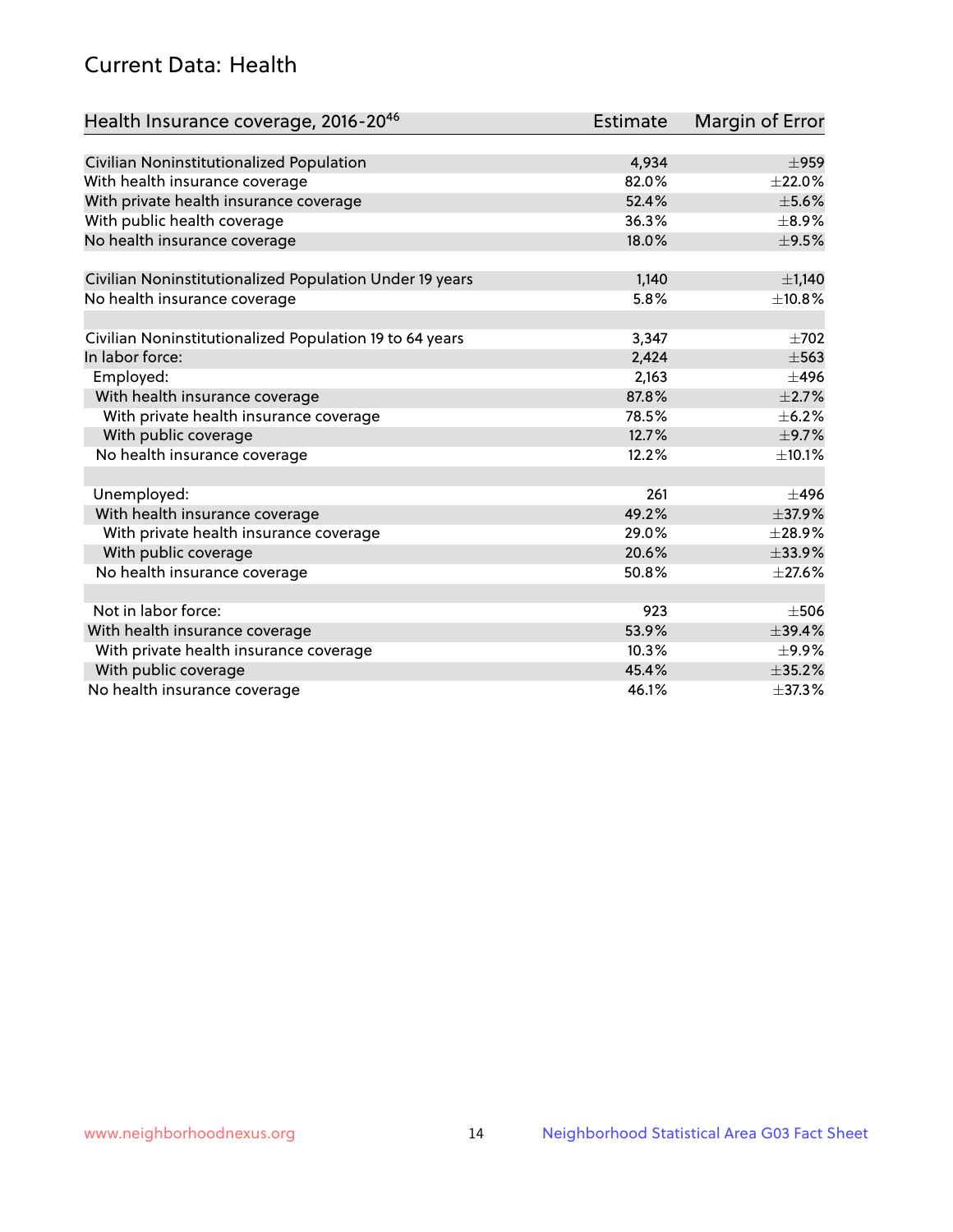#### Notes:

- 1. Source: U.S. Census Bureau, Decennial Census 2000, SF1 tables P8, P12; American Community Survey, tables B01001, B03002
- 2. This category includes Pacific Islanders, Native Americans and Alaska Natives, people who identify as some other race, and those who identify as bi/multi racial.
- 3. Source: U.S. Census Bureau, Decennial Census 2000, SF1 tables P15, P16, P18, P19; American Community Survey, tables B11001, B11005, B11003
- 4. Source: U.S. Census Bureau, Decennial Census 2000, SF3 table P37; American Community Survey, table B15002
- 5. Source: U.S. Census Bureau, Longitudinal Employer-Household Dynamics Residential Area Characteristics, Table JT01 (Primary Jobs); Workplace Area Characteristics, Table JT00 (All Jobs)
- 6. Source: U.S. Census Bureau, Decennial Census 2000, SF3 tables P52, P87; American Community Survey, tables B19001, B17001
- 7. Source: U.S. Census Bureau, Decennial Census 2000, SF1 tables H3, H4; American Community Survey, tables B25002, B25009
- 8. Source: U.S. Census Bureau, Decennial Census 2000, SF3 table H44; American Community Survey, tables B25044
- 9. Source: Atlanta Police Department, COBRA; U.S. Census Bureau, American Community Survey, table B01001
- 10. Source: U.S. Census Bureau, American Community Survey, table B01001
- 11. Source: U.S. Census Bureau, American Community Survey, table B03002
- 12. Source: U.S. Census Bureau, American Community Survey, table B05002
- 13. Source: U.S. Census Bureau, American Community Survey, table B05003
- 14. Source: U.S. Census Bureau, American Community Survey, tables B19001, B19025, B19051, B19061, B19055, B19065, B19059, B19069, B19056, B19066, B19057, B19067, B22001, B19101, B19127
- 15. Source: U.S. Census Bureau, American Community Survey, tables B19201, B19214, B20017, B19313
- 16. Source: U.S. Census Bureau, American Community Survey, table B17010
- 17. Source: U.S. Census Bureau, American Community Survey, tables B17001, B17006, B17021, B17007. Table totals may be lower than the total population, as they are based on the population for whom poverty status is determined.
- 18. Source: U.S. Census Bureau, American Community Survey, B17001H, B17001B, B17001D, B17001I. Table totals may be lower than the total population, as they are based on the population for whom poverty status is determined.
- 19. Source: U.S. Census Bureau, American Community Survey, tables B23001, B23008
- 20. Source: U.S. Census Bureau, American Community Survey, table C24030
- 21. Source: U.S. Census Bureau, American Community Survey, table C24010
- 22. Source: U.S. Census Bureau, American Community Survey, table B24080
- 23. Source: U.S. Census Bureau, Longitudinal Employer-Household Dynamics Origin-Destination Data, Tables JT00 Main and JT00 Aux
- 24. Source: U.S. Census Bureau, Longitudinal Employer-Household Dynamics Origin-Destination Data, Tables JT00 Main and JT00 Aux
- 25. Source: U.S. Census Bureau, Longitudinal Employer-Household Dynamics Origin-Destination Data, Tables JT00 Main and JT00 Aux
- 26. Source: U.S. Census Bureau, Longitudinal Employer-Household Dynamics Origin-Destination Data, Tables JT00 Main and JT00 Aux
- 27. Source: U.S. Census Bureau, American Community Survey, table B14001
- 28. Source: U.S. Census Bureau, American Community Survey, table B15002
- 29. Source: U.S. Census Bureau, American Community Survey, tables B11001, B11003, B11007, B11005, B09019
- 30. Source: U.S. Census Bureau, American Community Survey, tables B25002, B25003, B25004
- 31. Source: U.S. Census Bureau, American Community Survey, table B25024
- 32. Source: U.S. Census Bureau, American Community Survey, table B25034
- 33. Source: U.S. Census Bureau, American Community Survey, tables B25009, B25008, B25003
- 34. Source: U.S. Census Bureau, American Community Survey, table B07003
- 35. Source: U.S. Census Bureau, American Community Survey, table B25075. This value is self-reported and may differ from home values as determined by the County Tax Assessor.
- 36. Source: U.S. Census Bureau, American Community Survey, table B25081
- 37. Source: U.S. Census Bureau, American Community Survey, table B25087
- 38. Source: U.S. Census Bureau, American Community Survey, table B25091
- 39. Excludes units where Selected Monthly Owner Costs as a Percentage of Income cannot be computed.
- 40. Excludes units where Selected Monthly Owner Costs as a Percentage of Income cannot be computed.
- 41. Source: U.S. Census Bureau, American Community Survey, table B25063
- 42. Source: U.S. Census Bureau, American Community Survey, table B25070
- 43. Excludes units where Gross Rent as a Percentage of Income cannot be computed.
- 44. Source: U.S. Census Bureau, American Community Survey, tables B08101, B08013
- 45. Source: U.S. Census Bureau, American Community Survey, table B25044
- 46. Source: U.S. Census Bureau, American Community Survey, tables B18135, B27011

The dagger (†) symbol denotes values that cannot be computed.